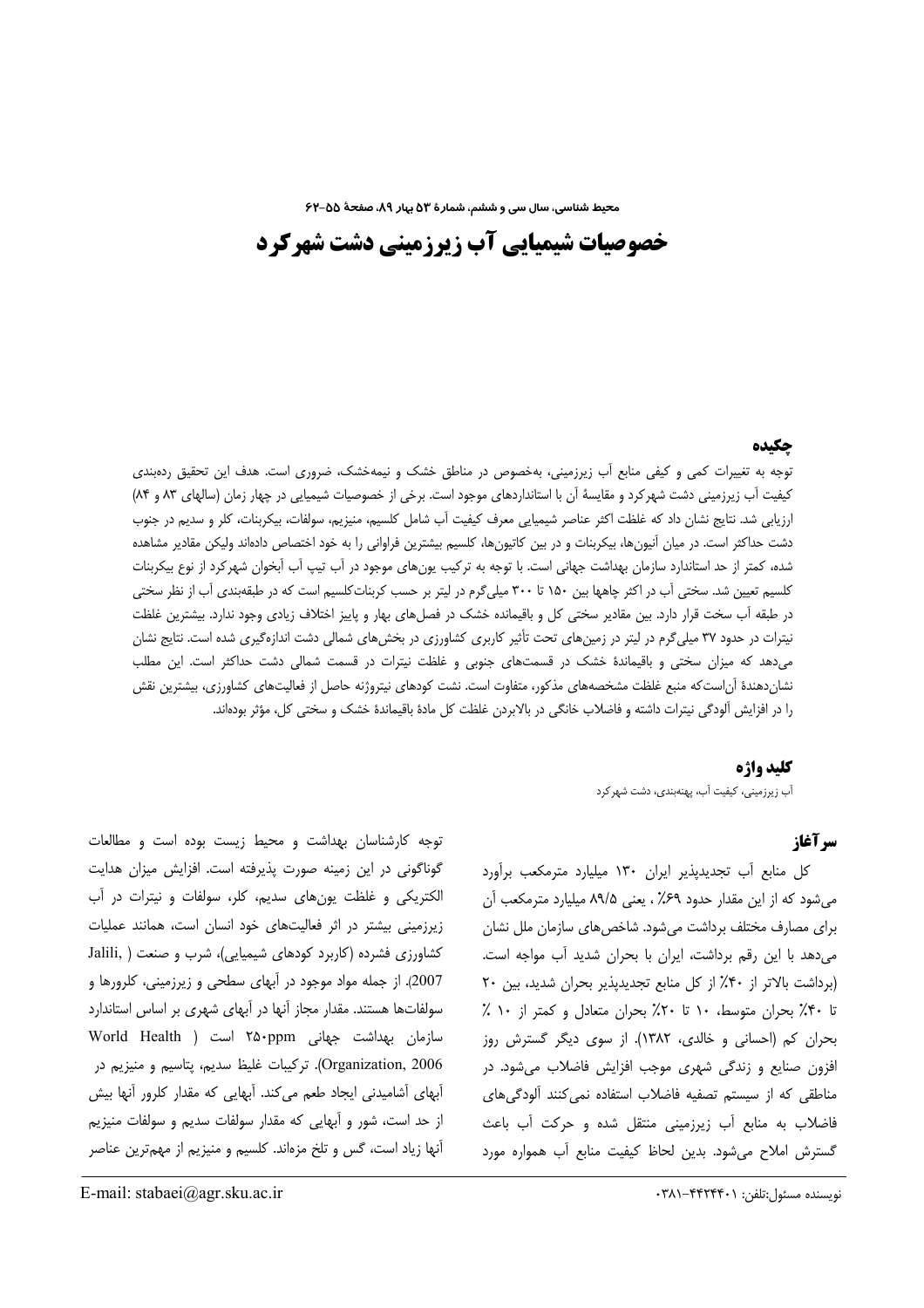مورد نیاز بدن هستند و ترکیبات آنها نیز، نقش پراهمیتی در صنایع دارند. املاح این دو فلز موجب سختی آب میشود. در دههٔ ۴۰ میلادی کشف نیترات در چند نمونه آب ایالت آیوای امریکا نشان داد که این آلاینده منجر به بروز دو مورد نارسایی حاد خونی در کودکان به نام متهموگلوبینما<sup>٬</sup> و کاهش توانایی انتقال اکسیژن توسط رگها شده بود (Comply, 1945).

در تحقيقى Lee & Jones-Lee (1995) بالا بردن حد مجاز میزان TDS را در آب زیرزمینی از ۵۰۰ به ۷۵۰ میلی گرم در لیتر از لحاظ اقتصادى با تغذيه بهوسيلة فاضلاب بررسى كردند.همچنين Ahn & Chon (1999) آلودگی آب زیرزمینی و روابط میان کیفیت آب، توپوگرافی، زمینشناسی، استفاده از زمین و منبع آلودگی را بررسی کردند که یک سایت ناحیهٔ کشاورزی و سایت دیگر بخشهایی از یک منطقه صنعتی بود. نمونه آب زیرزمینی دو منطقه جمعأوری و تجزیهٔ شیمیایی شد. ایشان تفاوت معنیدار فصلی در مقدار  $\text{SiO}_2$ ، کلسیم و کربنات را در زمینهای کشاورزی و تفاوت در مقدار کلسیم در بخش صنعتی را مشاهده کردند. اختلاف فصلی ألودگی مثل کلر، نیترات و سولفات در هیچکدام از مناطق مشاهده نشد. آلودگی در سطح بالای استانداردهای مجاز آب آشامیدنی نیز مورد بررسی قرار گرفت که ألودگی بوسیله نیترات، کلر، آهن، منگنز، سولفات و روی در آب زیرزمینی در نمونههای صنعتی و نیترات و سولفات و روی در نمونههای کشاورزی یافت شد.

Gupta & Gurunadha و همکاران (2000) حرکت کنتوری TDS از منبع در مدل انتقال جرم MT3D بهوسيلة معادلات Advection-Dispersion را محاسبه و حل کردند. محاسبه خطوط جریان و کنتور غلظت TDS نشان داد که احتمالاً انتقال آلودگی از منبع تا محل چاه تحت دو سناريو ٣۶۵ روز طول مي كشد. همچنين نتايج مدل مطالعات، تزريق ردياب را براي حمل ألودگي به طرف چاه تأييد كردند. Fetouani و همكاران (2008) تأثير زمينهاى تحت آبیاری بر کیفیت آب زیرزمینی را در مراکش مورد بررسی قرار دادند و نیترات موجود در آب زیرزمینی را با استفاده از تکنیک کریجینگ مدلسازی کردند. لطیف و همکاران (۱۳۸۴) با نمونهبرداری از ۴۰ چاه در حوالی دشت مشهد در مدت ۶ ماه از تیر تا آذر ١٣٨٠ مقدار مواد شیمیایی از جمله نیترات، TDS ،PH ،EC، کربنات، بی کربنات و … را تعیین و آنها را با استانداردهای جهانی مقایسه کردند. EC از ۰/۴ تا ۳/۲ دسی زیمنس بر متر، TDS از ۲۳۰ تا ۱۹۹۵ میلی گرم در لیتر و سختی را از ۱۵۲ تا ۱۰۳۷ تعیین و منشأ آلودگی را نشت فاضلاب

خانگی به آب زیرزمینی دانستند. ناصری و سرور (۱۳۸۴) به منظور بررسی تأثیر گسل خزر بر ابخوانهای مسیر ساری تا گرگان، تعداد ۴۵ حلقه چاه عميق انتخاب و ميزان هدايت الكتريكي، كل مواد جامد محلول و آنیونها و کاتیونهای اصلی را اندازهگیری کردند و چگونگی تغییرات آنها را در مقاطع عمود بر گسل مطالعه کردند. شمعانیان و همکاران (۱۳۸۴) با استفاده از GIS کیفیت آبهای زیرزمینی و احتمال أسيبپذيري أن به منابع ألودگي در حوزة أبريز گرگانرود- قرەسو را ارزیابی کرده و مهمترین آلاینده و منبع آلودگی را در این منطقه به ترتیب SO<sub>4</sub> و Cl و فعالیتهای کشاورزی معرفی کردند. طباطبایی و همکاران (۱۳۸۵) برای مطالعهٔ أب زیرزمینی اصفهان، از رودخانه زایندهرود و ۲۱ حلقه چاه موجود، در دو مرحله نمونهبرداری انجام دادند. نتایج آزمایش های شیمیایی و میکربی وجود چهار تیپ بی کربنات کلسیم، سولفات کلسیم، کلرور سدیم و سولفات سدیم را در آب زیرزمینی این منطقه نشان داد و بدینوسیله علل این آلودگیها در هر بخش از سفره تحلیل شد. این تحقیق با هدف بررسی و پهنهبندی کیفی أب دشت شهرکرد انجام گرفته و ألایندههای شیمیایی موجود در آن تحلیل و با استانداردهای بینالمللی مقایسه شده است.

# مواد و روشها مواد

دشت شهرکرد با وسعتی نزدیک ۵۵۱ کیلومترمربع در استان چهارمحال و بختیاری و در عرض جغرافیایی '۲۷° ۳۲° تا '۳۲° ۳۵ و طول جغرافیایی '۵۰° ۵۰° تا '۱۰ °۵۱ قرار گرفته است. این دشت دارای ۴۱۷ حلقهٔ چاه کشاورزی، ۵۹ حلقهٔ چاه آب شرب، ۱۵۹ حلقه چاه صنعتی، ٧٩ رشتهٔ قنات و ۴٠ دهنه چشمهٔ فعال است که سالانه حدود ۲۳۰ میلیون مترمکعب از منابع آب زیرزمینی دشت را تخلیه كرده و به مصارف گوناگون مىرساند.

درصد بسیار بالایی از آن (بیش از ۹۰ درصد) در بخش کشاورزی در فصل زراعی استفاده میشود. بخشی از آب شرب مردم شهرستان شهر کرد نیز از همین چاهها تأمین میشود. نقشه زمینشناسی دشت در شکل شمارهٔ (۱) نشان داده شده است. از نظر زمینشناسی این منطقه در ناحیه زاگرس بلند و عموماً بر روی سازندهای آهکی کرتاسه (نئوكومين- سنومانين) واقع شده و شامل رسوبات أبرفتى قديمى، نهشتههای تراسهای قدیم و جدید مربوط به دوره کواترنر است و به لحاظ ساختاری در پهنه سنندج - سیرجان قرار میگیرد. با توجه به ماهیت لیتولوژیکی و میزان مقاومت لایهها و طبقات سنگی در مقابل فرسایش، نهشتههای کربناته، بویژه در نواحی جنوبی، بیشتر نقاط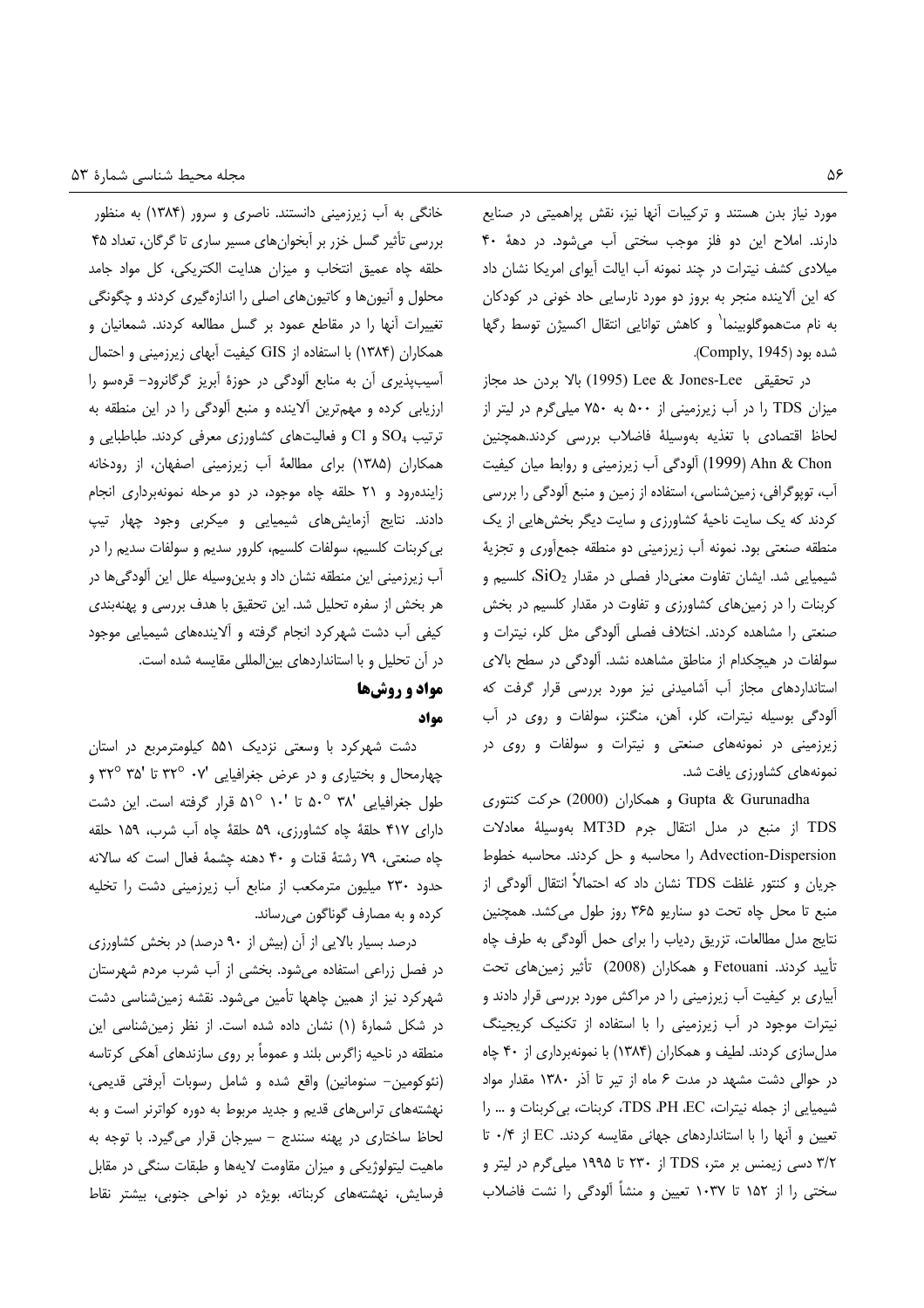مرتفع را در بر میگیرد و لایههایی که همراه با نهشتهای تبخیری هستند به دلیل مقاومت کمتر در مقابل فرسایش، عموماً بخشهای هموارتر ارتفاعات را پوشش مى هند. دشت شهركرد، نتيجة تخريب ارتفاعات و حمل و انباشت آن توسط جریانهای سطحی و سیلابی ناحیه است. این تغییرات با روند گسترش شمالی – جنوبی پدید آمده و با توجه به شرایط رسوبگذاری، سطح دشت بهنسبت هموار بوده و می توان گفت فاقد عوارض مرفولوژیکی است. نتایج حفاری های انجام شده نشان می دهد که جنس آبرفت از دانههای آهکی شیلی، چرت، ذرات اندزیتی و ماسه سنگ است و به لحاظ دانهبندی اندازهٔ آنها بین گراول تا رس متغیر است (شرکت مهندسی مشاور مهاب قدس، ١٣٧٩).



شکل شمارة (1): موقعیت و زمین شناسی دشت شهرکرد **و چاههای پیزومتری** 

موقعیت سطح ایستابی در نقاط مختلف دشت موجب ایجاد گرادیان هیدرولیکی و در نتیجه تعیین کننده سرعت و حجم آب عبوری است که خود در انتقال آلایندهها تأثیر بسزایی دارد. با استفاده از دادههای چاههای پیزومتریک، موقعیت سطح ایستابی و جهت حرکت آبهای زیرزمینی در شکل شمارهٔ (۲) ترسیم شده است. همان طورکه در این شکل دیده میشود آب زیرزمینی از شمال دشت به دلیل اختلاف ارتفاع به جنوب دشت حرکت می کند. خروجی آبهای زیرزمینی دشت در قسمت جنوبی (شهرهای شمس آباد و خراجی) واقع شده است.

برای انجام تحقیقات و بررسی روند تغییرات کیفیت آب آبخوان، دشت در دو بخش مورد بررسی قرار گرفت. بخش اول قسمتهای شمالی دشت با ارتفاع متوسط ۲۱۶۵ متر و بخش دوم قسمتهای جنوبی، یا خروجی دشت با ارتفاع متوسط ٢٠۶٠ متر از سطح دریاست. از بین چاههای بهرهبرداری موجود، پنج چاه بهعنوان چاه مشاهدهای برای بخش اوّل (چاههای ۱ تا ۵) و شش چاه با توجه به گستردگی (وجود شهرها و روستاهای بیشتر) در بخش دوم ( چاههای ۶ تا ۱۱)

انتخاب شد. تمام چاههای انتخاب شده از چاههای کشاورزی واقع در بخش أبرفتي زمين است. موقعيت چاههاي مشاهدهاي با استفاده از سيستم موقعيت ياب جغرافيايي (GPS) تعيين و بهوسيلة نرم افزار MapInfo ترسيم شد (شكل شمارة ٣).



شکل شمارة (2): خطوط همپتانسیل و جهت حرکت جریان



شکل شمارة (3): موقعیت چاههای نمونهبرداری شده **روش6ا** 

دو فصل بهار (بهواسطهٔ گذراندن دورهای از بارندگی و تغذیهٔ أب زیرزمینی) و پاییز (بواسطه پایان دورهٔ برداشت کلی از آب زیرزمینی برای مصارف شرب و کشاورزی و پایان فصل کشاورزی و نفوذ زمآب حاصل به آب زیرزمینی) برای نمونهبرداری از چاهها انتخاب شدند. نمونههای آب از ۱۱ حلقه چاه مشاهدهای، در بهار و پاییز سال ۸۳ و بهار و پاییز سال ۸۴ برداشت شده و در آزمایشگاه شرکت آب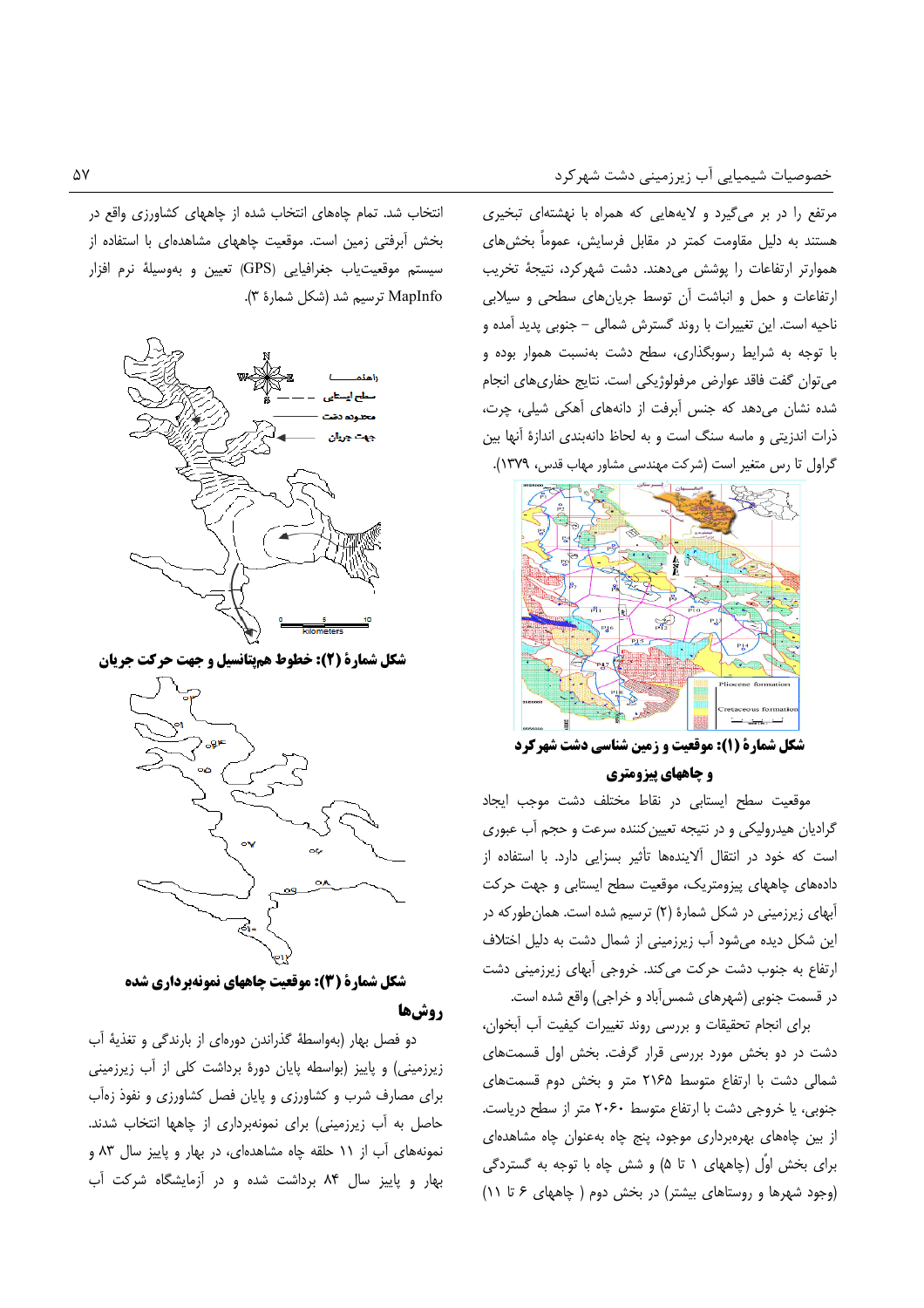

نمودار شمارة (4 ): كل باقيمانده خشك در پاييز 8

چاه شمارهٔ (۹) به دلیل قرار گرفتن در پایین دست تصفیهخانه شهر کرد و نیز تخلیه فاضلاب خانگی مجاور و تأثیریذیری از زهاب نفوذی زمینهای کشاورزی دارای مواد معلق و شوری بیشتری است. در پاییز ۸۳ نسبت به بهار ۸۳، مقدار TDS چاه شماره ۹ بیش از ۵۰ میلی گرم در لیتر کاهش یافت، با وجود این تغییر چشمگیری در سایر چاهها مشاهده نشد. این موضوع شاید به دلیل کاهش فاضلاب و يا بهبود كيفيت آن در اين فصل بوده است. بالاخره در پاييز ٨۴ با منطقهای استان چهارمحال وبختیاری مورد تجزیهٔ شیمیایی قرار گرفت. مشخصههای مورد أزمایش عبارت از سختی کل، مقدار کل باقیماندهٔ خشک، هدایت الکتریکی، کاتیونها و آنیونها (کربنات، بی کربنات، سولفات، کلر، کلسیم، پتاسیم، منیزیم و سدیم) و نسبت جذبی سدیم است. با استفاده از این اطلاعات ابتدا تأثیر تغییر فصل بر غلظت کل باقیمانده خشک و سختی کل بررسی و غلظت آنها بنا به موقعیت قرارگیری آنها در دشت تحلیل شده است. طبقهبندی کیفی آب به روش ویلکوکس ٔ انجام گرفت. پس از طبقهبندی آب، مقایسهٔ میزان آنیون ها و کاتیون ها با یکدیگر با استفاده از نرمافزار Aquachem انجام و تحلیل شده است. به دلیل اهمیت نیترات در ارزیابی سلامت منابع أب شرب، غلظت أن نيز در ١٧ حلقه چاه أب برداشتي به منظور مصرف شرب واقع در نقاط مختلف دشت در تابستان سال ۸۳ بررسی شده است. برای تحلیل گسترش نیترات ابتدا مختصات چاهها برداشت و سپس موقعیت آنها توسط نرم افزار Map Info 9 روی نقشهٔ دشت تصوير و پهنهبندي شد.

#### نتايج و بحث

## كل باقيماندة خشك

کل باقیماندهٔ خشک بهدست آمده از نمونههای آب در فصلهای بهار و پاییز سالهای ۸۳ و ۸۴ در نمودارهای شمارهٔ (۱ تا ۴) نشان داده شده است. میانگین TDS در منابع انتخابی در بهار ۸۳، ۳۰۲ میلی گرم در لیتر است که توزیع یکنواخت آن در چاههای بخش اول و روند رو به افزایش آن در حرکت به سمت پایین دشت، قابل مشاهده است. چاه شماره ۹ با عبور از حد استاندارد ۵۰۰ میلی گرم در لیتر بیشترین مقدار باقیماندهٔ خشک را داراست. میـانگـین ایـن مشخصه در چـاههای مورد آزمایش در بهار سال بعد به ۳۱۵ رسیده که در اثر افزایش جزئی در چاههای ۹ و ۱۰ فقط در بخش جنوبی صورت گرفته است.



نمودار شمارة (1): كل باقيماندة خشك در بهار 84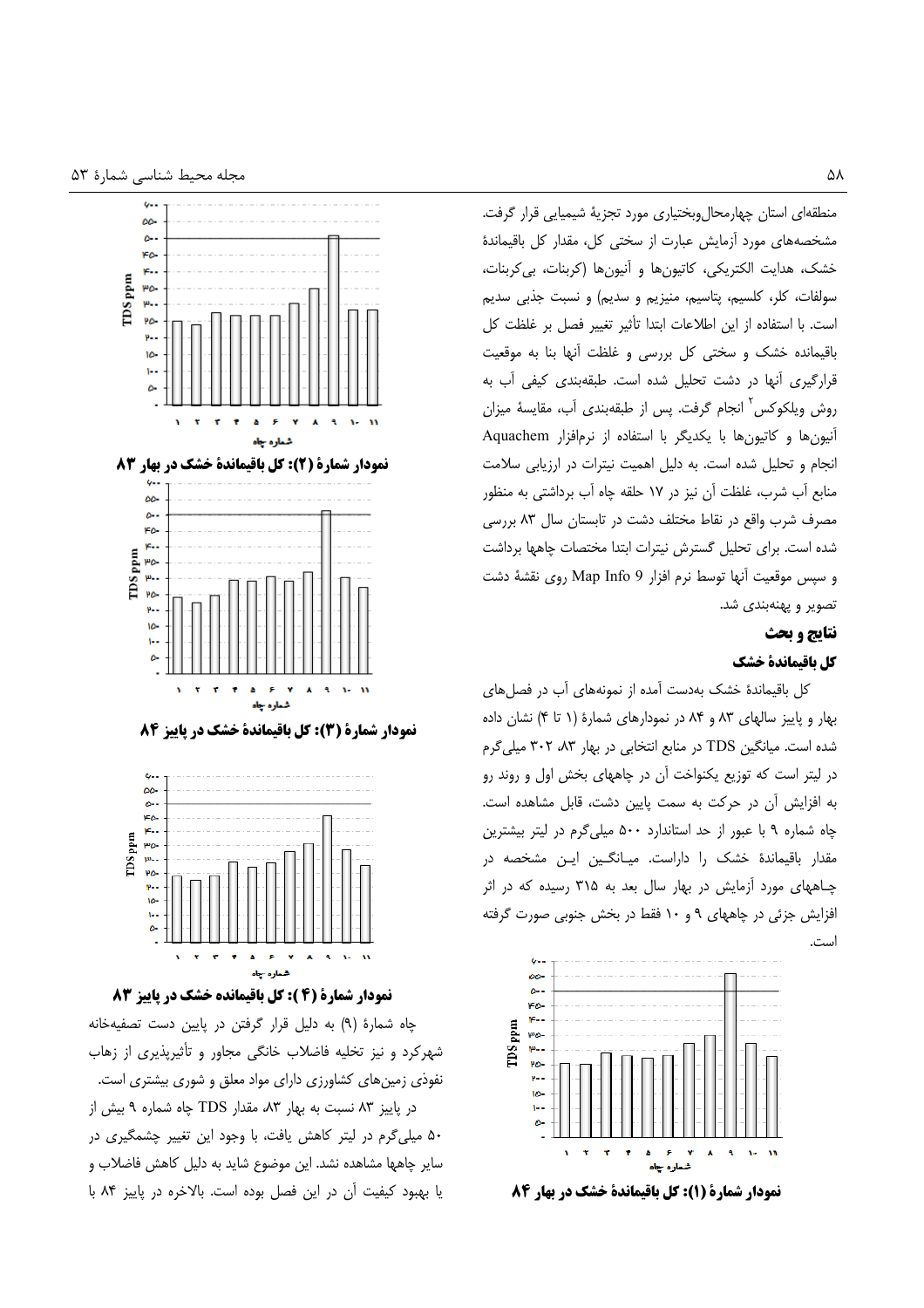کاهش در غلظت مواد باقیمانده به ۳۰۲ میلی گرم در لیتر، تعادل بهتری نسبت به بهار در بین چاهها وجود داشت. TDS همه چاهها بهجز چاه شماره ۹ که احتمالاً به دلیل فعالیتهای زیاد کشاورزی و دفع فاضلاب در بالادست آن به بالاتر از حد مجاز ۵۰۰ میلی گرم در لیتر رسیده است؛ در بقیه موارد کل مادهٔ خشک موجود در نمونهها كمتر از استاندارد توصيه شده است. نتايج نشان مى دهد كه تغييرات اندک غلظت آلایندههای شیمیایی شرایط بهنسبت پایدار و قابل پیش بینی را در طول دو سال داشته است. با توجه به همین تغییرات اندک در افزایش، و یا کاهش کل باقیماندهٔ خشک، می توان انتظار داشت درسالهای بعد نیز این مقادیر تکرار شود.

# سختی کل

سختی آب بهصورت مقدار یونهای فلزات درون آب که با صابون سدیم ترکیب شده و تولید صابون جامد یا کف می کند، تعریف شده است. سختی را معمولاً بهصورت مجموع غلظت یونهای کلسیم و منیزیم بر حسب میلیگرم در لیتر کربنات کلسیم نشان میدهند. بنابراین اگر غلظت یونهای کلسیم و منیزیم بر حسب میلیگرم در ليتر باشد، داريم (موسوى، ١٣٧۵)

سختی کل $\cos^{-+}$  + \*/\d × Ca<sup>++</sup> + \*/\ × Mg

پهنهبندی سختی کل در محدودهٔ دشت بهوسیلهٔ نرمافزار Map Info9 در بهار ٨٣ انجام شده كه پراكنش آن در دشت در شكل شمارهٔ (۴) دیدہ مے شود.



شکل شمارة (4) : پهنه بندي سختي آب دشت تفکیک میزان سختی بهدست آمده برای نمونههای مورد آزمایش در شکلهای نمودارهای (۵ تا ۸) مشخص است. این مقادیر سختی با نتايج TDS از نظر روند تغييرات در هر كدام از چاهها و در بعد زمان

هماهنگی نزدیکی دارد. حد ردهبندی سختی آب در روی هر کدام از نمودارها تعیین کنندهٔ میزان سختی در آب منطقه در هر زمان است. با توجه به شكل بيشتر دشت داراى نمونهٔ آب با سختى بين ١۵٠ تا ٣٠٠ میلی گرم در لیتر است که نشان دهندهٔ آب سخت در دشت شهر کرد است (جدول شمارة ١). اين مسئله به دليل وجود سازندها و ساختار آهکی دشت شهرکرد است که آب در حین عبور از قشرهای آهکی سختی بالایی پیدا میکند. زیرا آبهای نواحی آهکی سختی زیادتری تا آبهای نواحی گرانیتی، یا شنی دارند.

جدول شماره (1): طبقه بندی سختی آب

| آب نرم        | سختی بین ۰ تا ۷۵ میلی گرم در لیتر            |
|---------------|----------------------------------------------|
| آب نسبتاً سخت | _____<br>سختی بین ۷۶ تا ۱۵۰ میلی گرم در لیتر |
| آب سخت        | سختی بین ۱۵۱ تا ۳۰۰ میلی گرم در لیتر         |
| أب بسيار سخت  | سختی بالای ۳۰۰ میلی گرم در لیتر              |



نمودار شمارة (5): سختي كل دربهار 84





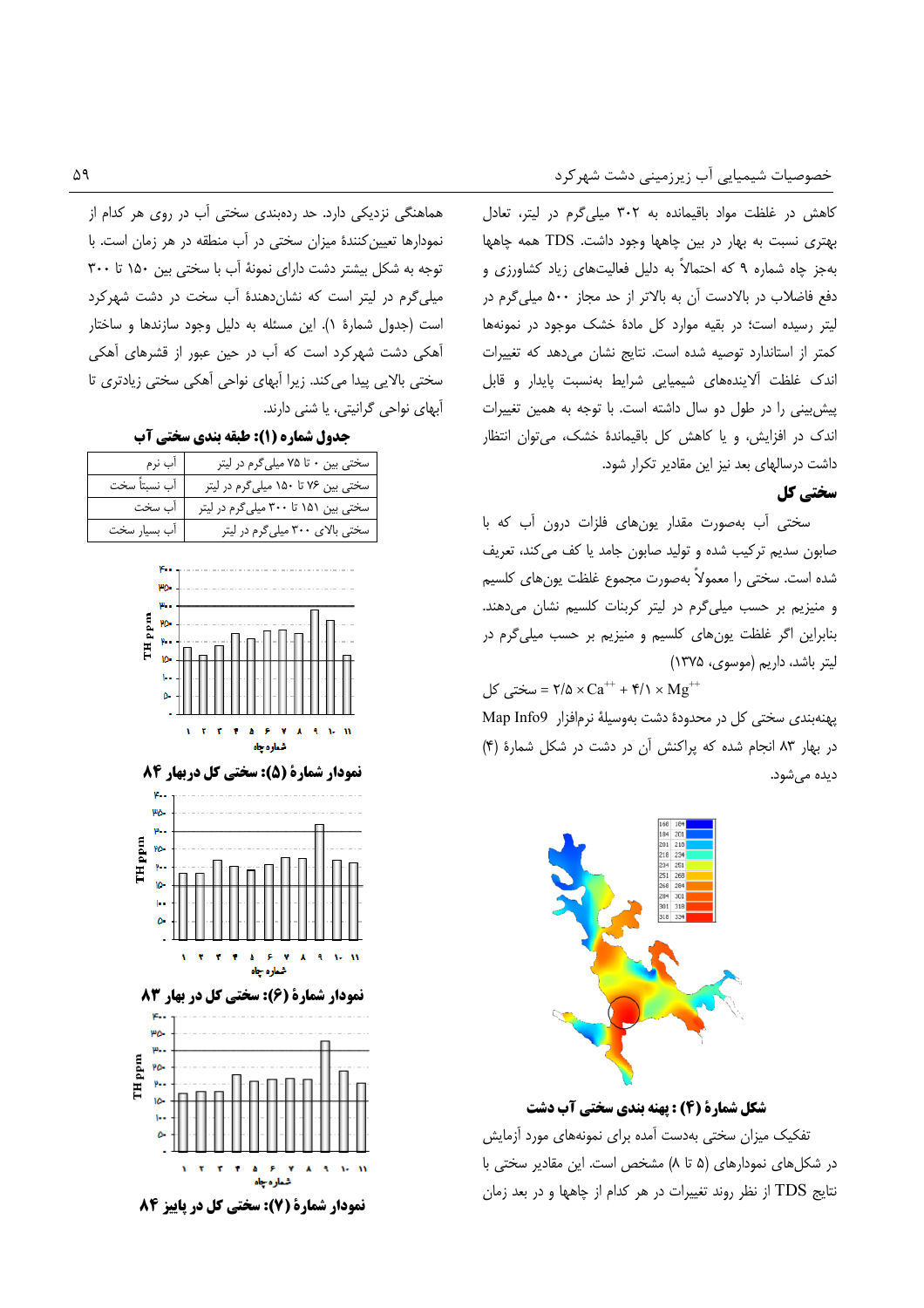

#### طبقه بندي كيفي

نتایج أزمایش حاصل از اندازهگیری شوری و نسبت سدیم جذبی در نمونهها با توجه به استاندارد آزمایشگاه شوری خاک آمریکا و با استفاده از نمودار ویلکوکس در شکل شمارهٔ (۵) ترسیم شده است. ۱۰ نمونه آب از نمونههای انتخاب شده در این طبقهبندی در کلاس شوری متوسط و سدیم کم) و یک نمونه (چاه شمارهٔ ۹) در ( کلاس  $\rm{C_3S_1}$  (آبهای با شوری زیاد) واقع شده است. همان $\rm{C_3S_1}$ ذکر شد چاه شمارهٔ ۹ به دلیل قرار گرفتن در پایین دست تصفیهخانهٔ شهرکرد و نیز تخلیه فاضلاب خانگی مجاور و تأثیرپذیری از زهاب نفوذی زمین های کشاورزی که گاهی با فاضلاب تصفیهخانه آبیاری



### آنيونها و كاتيونها

آنیون ها و کاتیون های موجود در آب از شاخص های مهم تعیین تیپ و طبقهبندی توانایی کاربری آب است. به همین دلیل غلظت آنيونها و كاتيونهاى اصلى آب شامل كلسيم، منيزيم، سديم، پتاسيم، سولفات، كلر، كربنات وبي كربنات توسط نرم افزار Aquachem مورد تجزیه و تحلیل قرار گرفت. در تعیین کیفیت آب نمونهها غلظت هیچ كدام از یونهای مورد تحقیق، بالاتر از حد استاندارد بهداشت جهانی نیست و در نتیجه آلاینده به شمار نمی روند. توزیع درصدی غلظت یونها در میان آنیونها و کاتیونها در شکل شمارهٔ (۶) نشان داده

شده است. بیشترین سهم را در بین آنیونها، بی کربنات به خود اختصاص می دهد. همان گونه که شکل شمارهٔ (۶) نشان می دهد در میان کاتیونها بیشترین تجمع نمونهها در اطراف یون کلسیم قرار دارد. تیپ غالب آب منطقه با توجه به شکل بی کربنات کلسیم است. تجمع شاخصها در سمت چپ لوزی شکل، نشان دهندهٔ این مطلب است. این نمونه آب با چنین ترکیبی را می توان آب قلیایی به شمار آورد. وجود این تیپ آب در منطقه بهواسطهٔ ساختار آهکی سازند زمین شناسی قابل پیش بینی است. برای هر کدام از چاهها درصد كلسيم، منيزيم و سديم با توجه به مقدار بسيار پايين پتاسيم قابل برآورد است.



شکل شمارة (6): تعیین تیپ آب بر اساس درصد غلظت یونها همچنین مطابق شکل شمارهٔ (۶)، تقریباً اکثر نمونهها در یک محدوده قرار دارند، بجز چاههای شمارهٔ ۸ و ۹ که رفتار متفاوتی را از خود نشان میدهند. محدودهٔ چاههای شمارهٔ ۸ و ۹ محل قرارگیری سیستم تصفيهٔ فاضلاب شهركرد است. آب خروجی حاصل از این سیستم به مصرف کشاورزی و تغذیه آب سطحی می رسد. بخشی از رفتار غیرمنتظره در این منطقه را می توان به آب برگشتی سیستم تصفیهٔ فاضلاب با کیفیت پایین نسبت داد؛ از سوی دیگر قرار گرفتن چاه شمارهٔ ۹ با فاصله کم در میان چاههای دفع فاضلاب خانگی روستایی مهم ترین دلیل افزایش آلودگی در محدوده چاه مذکور است. فاصله گرفتن این چاه در شکل شمارهٔ (۶) بواسطه افزایش غلظت سولفات است که می توان منشأ سولفات را در این محدودهٔ فاضلاب خانگی، با توجه به دلایل مذکور نسبت داد. علاوه بر موارد بالا حرکت آب زیرزمینی در اثر گرادیان هیدرلیکی سطح ایستابی به ناحیه چاه ۹، زهاب نفوذی کشاورزی را به این سمت کشانده و آثار آلاینده خود را بر جای می گذارد. همین یونها در شکل شمارهٔ (۷) پس از تعیین سهم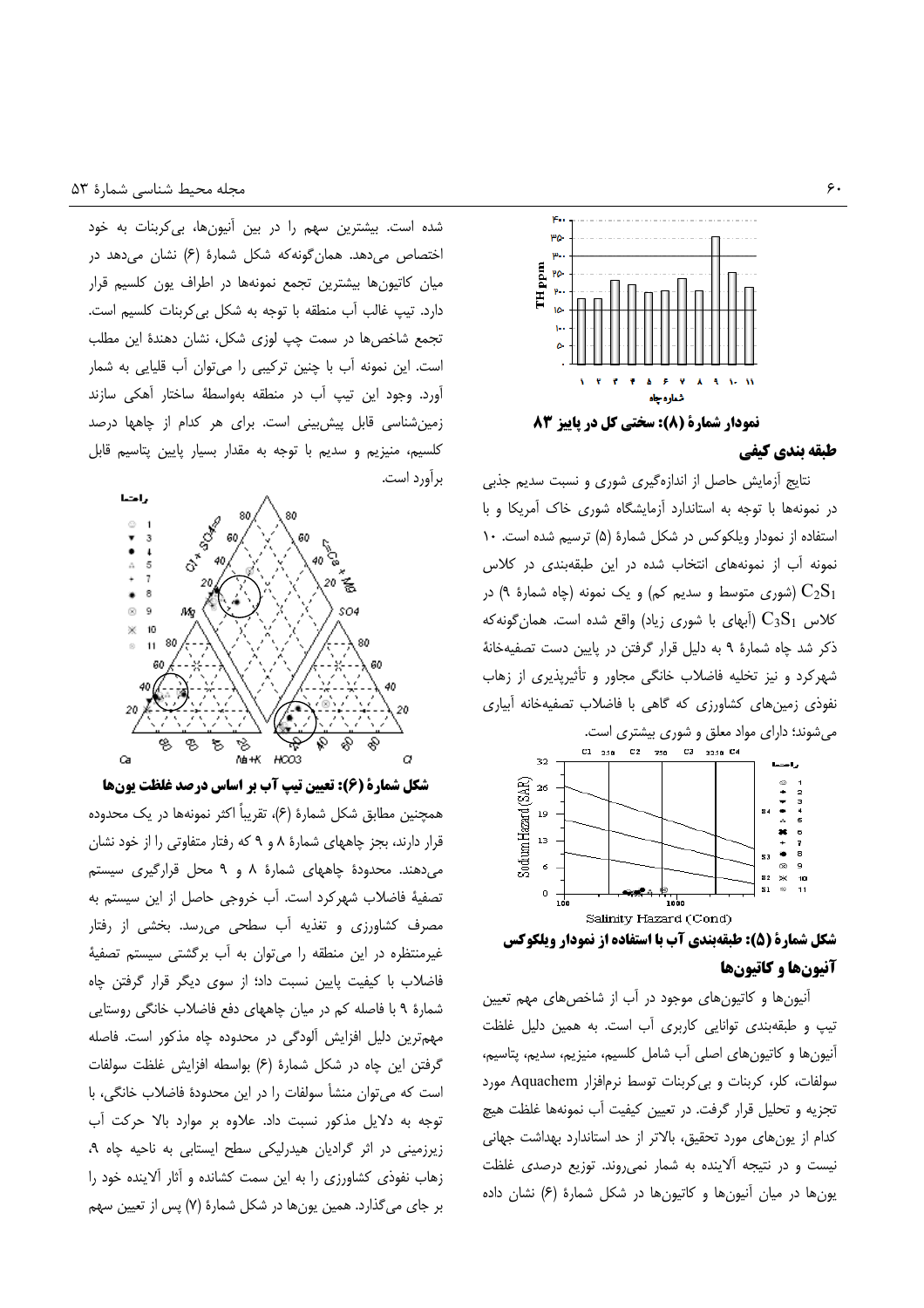درصدی هر کدام از عناصر در گروه خود، موقعیت آن با توجه به مختصات در مربع وسط نمایش داده شده است. پراکندگی و عدم انطباق چاههای ٨ و ٩ با دیگر چاهها در اینجا نیز دیده شده است. با توجه به شكل تيپ غالب در مورد چاه شماره ۹ مى تواند سولفات منیزیم باشد. همچنین درصدهای پایین کلر و سدیم در میان یونها قابل مشاهده است که فاصله گرفتن نوع آب را از تیپ شوری نمک طعام نشان مىدهد.



شکل شمارة (7): نسبت یونها در تشکیلات شیمیایی آب

نظر به اهمیت این دو عنصر غلظتهای آنها در مقایسه با یکدیگر در شکل شمارهٔ (۸) آمده است. برابری غلظت کلر و سدیم بر حسب میلی گرم در لیتر در اکثر چاهها دیده می شود. این امر نشان دهنده این است که منشأ آنها از نمک ورودی به آب زیرزمینی است که موجب شوری آب میشود. عمدهترین دلیل شوری را میتوان زهاب کشاورزی عامل بر سیستم دانست. چاههای ۸ و ۵ میزان سدیم بیشتری در مقایسه با سایر چاهها دارند. با توجه به نقشه زمین شناسی K (شت (شکل شمارهٔ ۱) در محدوده این دو چاه لایه زمین شناسی وجود دارد که دارای رسوبات تبخیری حاوی گچ و نمک است. این رسوبات موجب افزایش سدیم در جهت جریان آب زیرزمینی شده است.



**شکل شمارة (8) : دیاگرام برابری غلظتهای سدیم و کلر** 

# نيترات

پهنهبندی نیترات در شکل شمارهٔ (۹) ارائه شده است. بیشترین غلظت نیترات در حدود ٣٧ میلی گرم در لیتر است که در بخش های شمالی دشت وجود دارد. از مهمترین عوامل افزایش آلودگی نیترات، زهاب کشاورزی و مصرف کودهای ازته حاصل از عملیات زراعی است. قسمتهای بالادست دشت به دلیل برخورداری بیشتر از زمینهای کشاورزی، ضخامت کم ابخوان، بالابودن سطح اب زیرزمینی و این که حجم بالای مصرف کودهای نیتروژندار در فصل بهار و با اَبیاری به اَب زیرزمینی منتقل میشود، این حالت از اَلودگی را در فصل تابستان پدید آورده است. ولی با وجود این حد از آلودگی هم در زیر استاندارد بهداشت جهانی (۵۰ میلی گرم در لیتر) قرار داشته و ألودگی خطرناک بهشمار نمی[ید.



شکل شمارة (9): یهنهبندی آلودگی نیترات دشت شهرکرد

### بحث و نتیجهگیری

نتایج نشان میدهد که میزان سختی و باقیماندهٔ خشک در قسمتهای جنوبی و غلظت نیترات در قسمت شمالی دشت حداکثر است. به دلیل تأثیرپذیری بالای نمونههای بخش جنوبی دشت از فاضلاب خانگی می توان منشأ غلظت عناصر شیمیایی را به فاضلاب